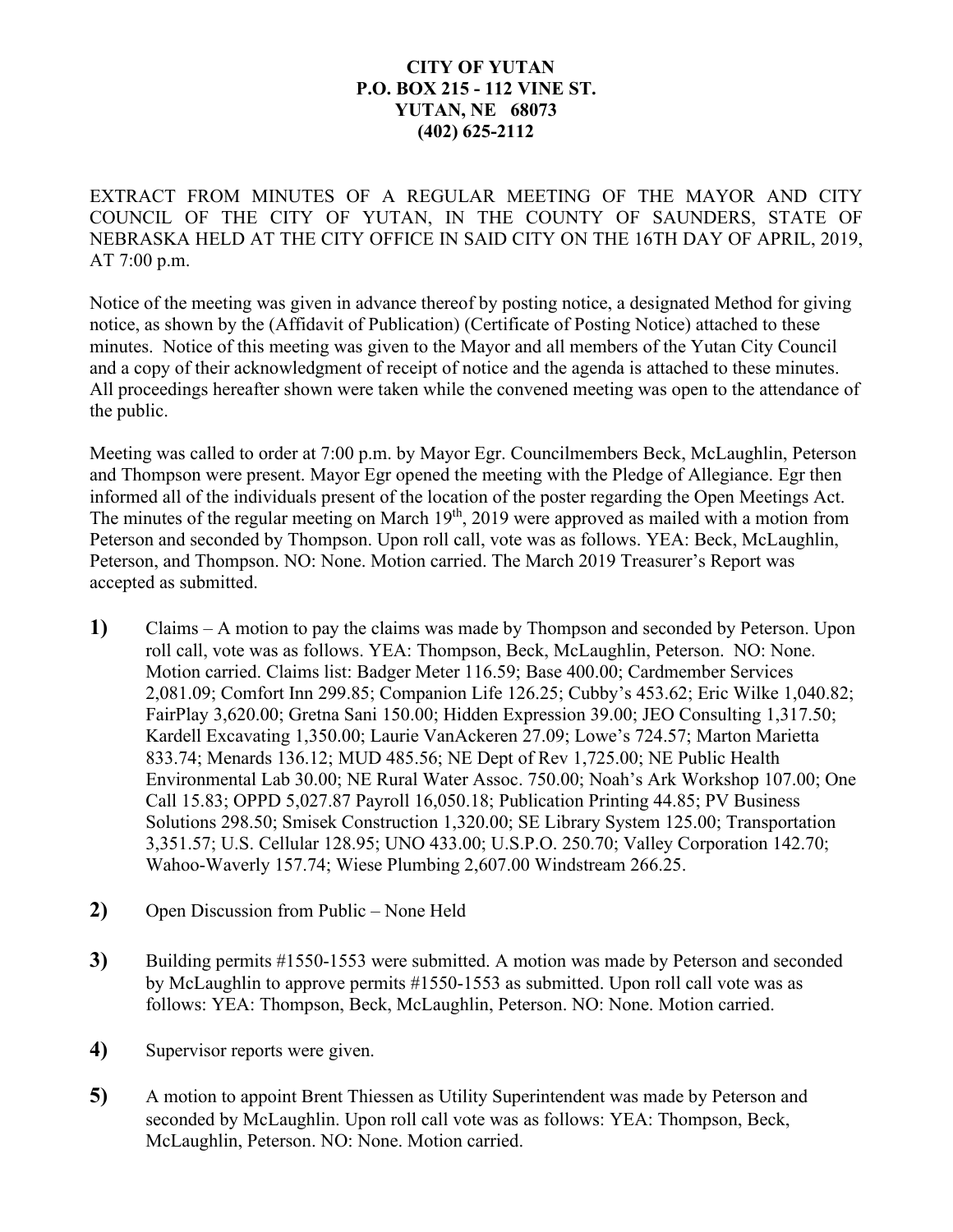## Page 2

- **6)** City Administrator Bockelmann presented the Tax Increment Financing Report pursuant to Nebraska Revised Statute 18-2117.02.
- **7)** Justin Insinger and Steve Parr presented an overview of the potential paving project on Popular and  $1<sup>st</sup>$  street. After council discussion, it was agreed that the width of both streets would be 28 feet wide. Insinger and Parr stated they will be present at the next City Council meeting to discuss the results of the topographic survey and potential water main work.
- **8)** Jeremy Cruise from NMC CAT discussed service agreements for both vehicles. The council agreed to get service agreements for both Skid Loader and UTV. Bockelmann explained that it would be funded through a loan from First State Bank and can be explicitly budgeted for next fiscal year. A motion to purchase Skid Loader and UTV from NCM CAT was made by Thompson and seconded by Peterson. Upon roll call vote was as follows: YEA: Thompson, Beck, McLaughlin, Peterson. NO: None. Motion carried.
- **9)** Bockelmann explained the changes made in the employee handbook. Councilmember Peterson expressed concern about funeral leave being abused. Bockelmann agreed to keep the current policy in the handbook. Councilmember Thompson agreed to that idea as well. Bockelmann explained the new paid time off policy. Councilmember Thompson thought the amount of carry over PTO was too high, Councilmember Peterson agreed. Councilmember Thompson suggested capping the carry over amount to 80 hours. Councilmember Peterson explained concern about how to staff, having a high amount of carry over paid time off. Councilmember McLaughlin wanted to know if government agencies go to paid time off. Bockelmann stated that a few government agencies do paid time off.

Councilmember Peterson presented a paid time off accrual scale. A motion to approve the new handbook as amended to include Councilmember Peterson's paid time off accrual scale and cap the carry over amount to 80 hours was made by Thompson and seconded by McLaughlin. Upon roll call vote was as follows: YEA: Thompson, Beck, McLaughlin, Peterson. NO: None. Motion carried.

- **10)** A motion to approve Resolution 2019-3 was made by McLaughlin and seconded by Thompson. Upon roll call vote was as follows: YEA: Thompson, Beck, McLaughlin, Peterson. NO: None. Motion carried.
- **11)** Bockelmann explained the grant process and how the money would not be needed until the next fiscal year. A motion to authorize Mayor Egr to commit funds to Grant Application was made by McLaughlin and seconded by Thompson. Upon roll call vote was as follows: YEA: Thompson, Beck, McLaughlin, Peterson. NO: None. Motion carried.
- **12)** A motion to accept McAtee Concrete Construction's bid for concrete repairs for sidewalk and water main break repairs was made by Peterson and seconded by Thompson. Upon roll call vote was as follows: YEA: Thompson, Beck, McLaughlin, Peterson. NO: None. Motion carried.
- **13)** Council Discussions: Mayor Egr discussed the hole across from the Fire Station. Utility Superintendent Thiessen will get some bids to fix the hole; in the mean time we will place a cone over it.